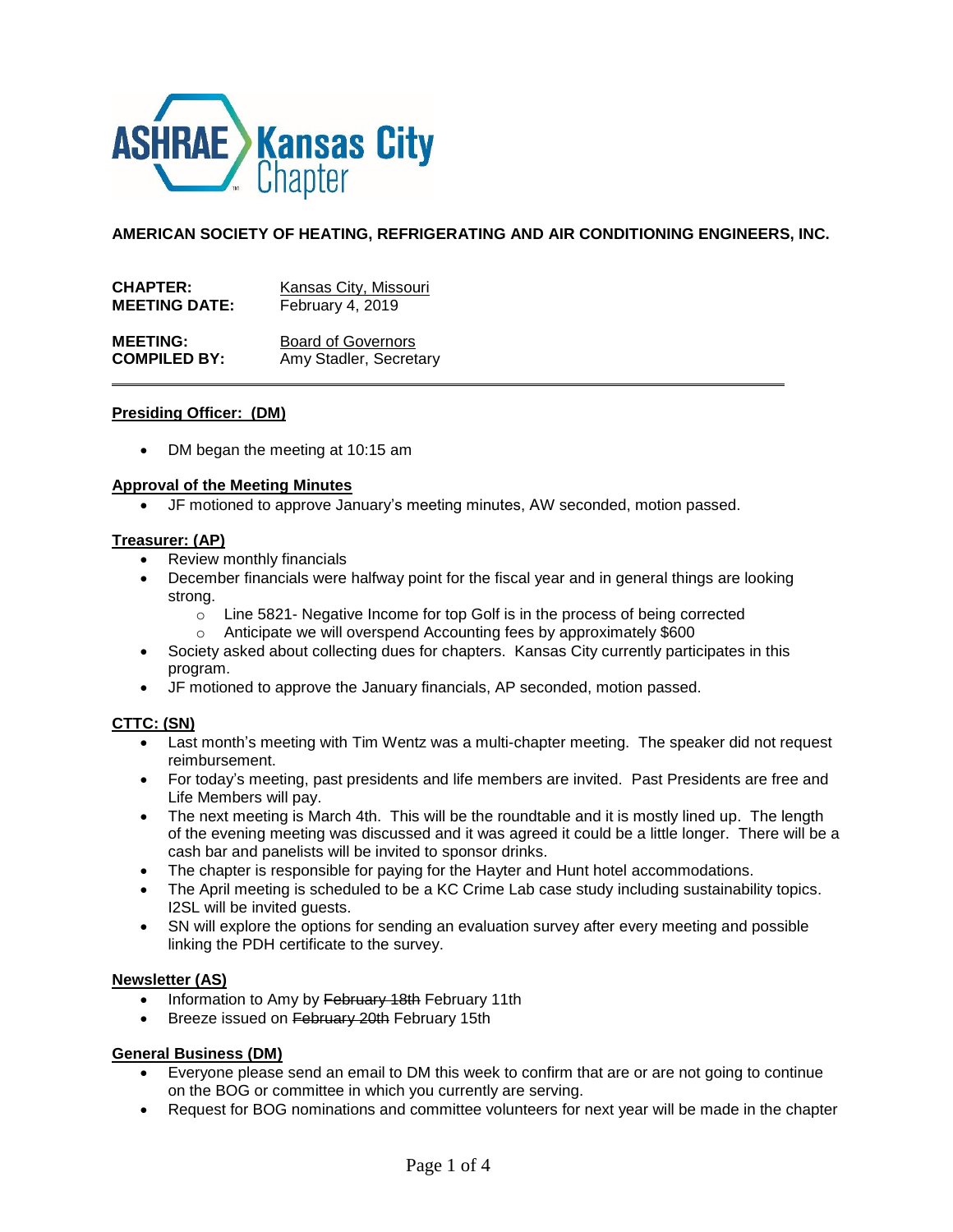meeting on Feb 4th.

- Andrea Phillips may be moving up to Government Affairs Regional Vice Chair.
- Keith Hammerschmidt has announced this will be his last year on student activities committee.
- Separate conference call with BOG will be scheduled to discuss BOG nominations later in February.

## Research Promotion (JF):

- Slides will be included in today's meeting.
- The calling campaign will be kicking off in March.

## Membership: (MGb)

• The meeting today will include greeting new members.

## Student Activity: (MR and MRo)

• Next month is student night.

## YEA (AM)

- There was a good turnout for the last happy hour with new people in attendance.
- The committee is working with WiA on attending a Royals game on June  $7<sup>th</sup>$ .

## Government Affairs (APh)

• No update.

# PAOE (DM)

DM presented a list of our current status.

## WiA (MGv)

• No update.

# Annual Meeting (BE)

- The volunteer sign up website goes live at noon today.
- There is a lunch meeting with ASHRAE society staff in Kansas City March 26.

#### Sustainability (BM)

• No update.

#### History (SB)

• No update.

# Publicity (RC)

We have obtained access to the old / existing Facebook page and it has been updated.

# Product Directory (JD):

 The committee is considering increasing the fees. Fees vary based on options selected. It is estimated the average is around \$500.

#### BEP (JN)

- The BEP expo is scheduled for May 8. Booth sign-ups are this week. There are typically 600- 700 attendees. ASHRAE gets a free booth.
- ASHRAE is co-sponsor of an April 16<sup>th</sup> lunch presentation on the WELL Building Standard.

#### Honors and Awards (JN)

Kelley Cramm has been nominated as a society Director at Large.

# Refrigeration (GZ)

• No update.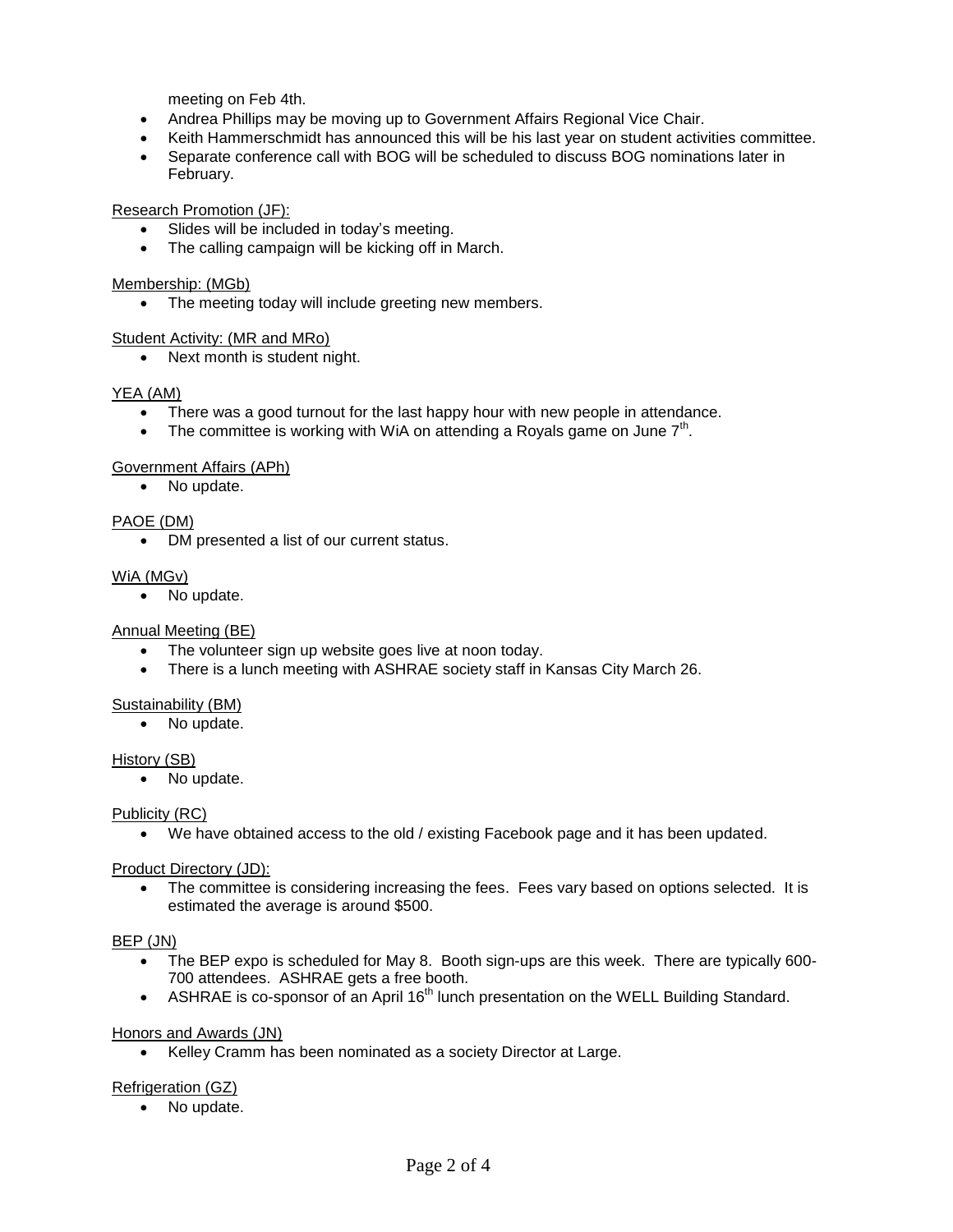## Website (AW)

Will check the Facebook link since that has been updated.

## Golf Tourney (MS)

- The committee is reaching out to sponsors.
- The green fees have been set and are only increasing \$1.00. Food prices are still to be determined.
- The committee could use new members.

#### **Additional topics for discussion**

- Old Business
	- o None
- Other New Business
	- $\circ$  Jonathan Smith asked about continuing to offer PE study sessions. The chapter needs someone to administer this. The presentations are all set up. They just need someone to lead the sessions.

#### **Adjournment**

 Meeting adjourned at 11:10 am with JF moving to adjourn and AW seconding the motion, motion passed.

| <b>CHAPTER:</b><br><b>MEETING DATE:</b> | Kansas City, Missouri<br>February 4, 2019<br>Chapter<br>Amy Stadler, Secretary |                                                                                                                                                                                                                                    |          |  |
|-----------------------------------------|--------------------------------------------------------------------------------|------------------------------------------------------------------------------------------------------------------------------------------------------------------------------------------------------------------------------------|----------|--|
| <b>MEETING:</b><br><b>COMPILED BY:</b>  |                                                                                |                                                                                                                                                                                                                                    |          |  |
| ATTENDANCE:                             | Members <b>Members</b>                                                         | <b>Guests Contract Contract Contract Contract Contract Contract Contract Contract Contract Contract Contract Contract Contract Contract Contract Contract Contract Contract Contract Contract Contract Contract Contract Contr</b> | Students |  |
| THEME:                                  | none                                                                           |                                                                                                                                                                                                                                    |          |  |
| <b>JOINT MEETING:</b>                   | No                                                                             |                                                                                                                                                                                                                                    |          |  |

ANNOUNCEMENTS: 11:45

Annual Meeting – If chapter members volunteer for four hours they get free meeting attendance. Opportunities to Serve – Nominations are currently open for the Board of Governors. Committees are looking for new members, particularly golf and someone to lead PE study sessions.

MP – read a list of new members and invited the chapter to welcome them.

RP – Research promotion benefits our lives. Local universities are among the recipients of funds raised. This year's goals were presented along with the current status. Last year's donors were recognized.

TECHNICAL PRESENTATION: 12:00 noon – 12:50 am

PRESENTERS: Joshua Lindholm, TECHNICAL Service Adviser and Trainer for Building Controls and Services

TOPIC: HVAC Harmonics: Maintaining HVAC Systems.